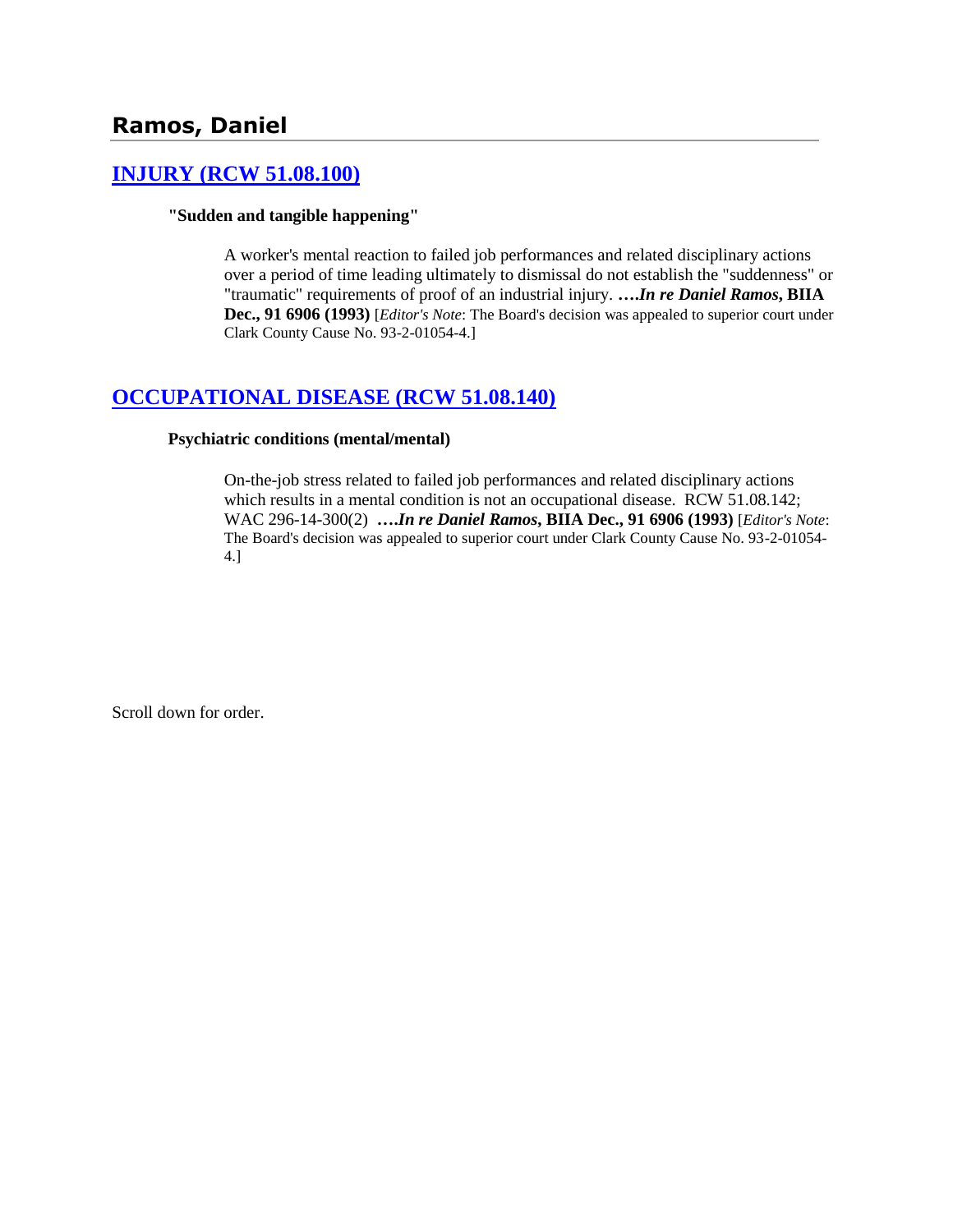### **BEFORE THE BOARD OF INDUSTRIAL INSURANCE APPEALS STATE OF WASHINGTON**

**)**

**IN RE: DANIEL B. RAMOS ) DOCKET NO. 91 6906**

**CLAIM NO. N-097749 ) DECISION AND ORDER**

APPEARANCES:

Claimant, Daniel B. Ramos, by Morse & Bratt, per Ben Shafton and Gideon Caron, Attorneys

Employer, RAMS Specialized Security Service, Inc., by Lane Powell Spears Lubersky, per Ralph C. Pond, Attorney

Department of Labor and Industries, by The Office of the Attorney General, per Jeffrey L. Adatto and Karen M. Wilson, Assistants

This is an appeal filed by the claimant, Daniel B. Ramos, on December 23, 1991 from an order of the Department of Labor and Industries dated November 14, 1991 which rejected coverage for a condition described as "occupational stress" on the basis that RCW 51.08.142 excluded coverage for such conditions. That order further affirmed a Department order of March 21, 1991 which rejected coverage on the basis that there was no proof of a specific injury; that the condition was not the result of an industrial injury as defined by the industrial insurance laws; and that the condition was not an occupational disease as contemplated by RCW 51.08.140. **AFFIRMED**.

## **DISCUSSION**

Pursuant to RCW 51.52.104 and RCW 51.52.106, this matter is before the Board for review and decision on timely Petitions for Review filed by both the Department of Labor & Industries and the employer to a Proposed Decision and Order issued on October 29, 1992, in which the order of the Department dated November 14, 1991 was reversed and the matter was remanded to the Department with instructions to accept Mr. Ramos' claim as a mental health condition which was a result of two separate industrial injuries.

The Board has reviewed the evidentiary rulings in the record of proceedings and finds that no prejudicial error was committed and said rulings are hereby affirmed.

We feel that the issue and the evidence presented by the parties are adequately set forth in the Proposed Decision and Order. We will reiterate pertinent facts solely to explain the decision which we

1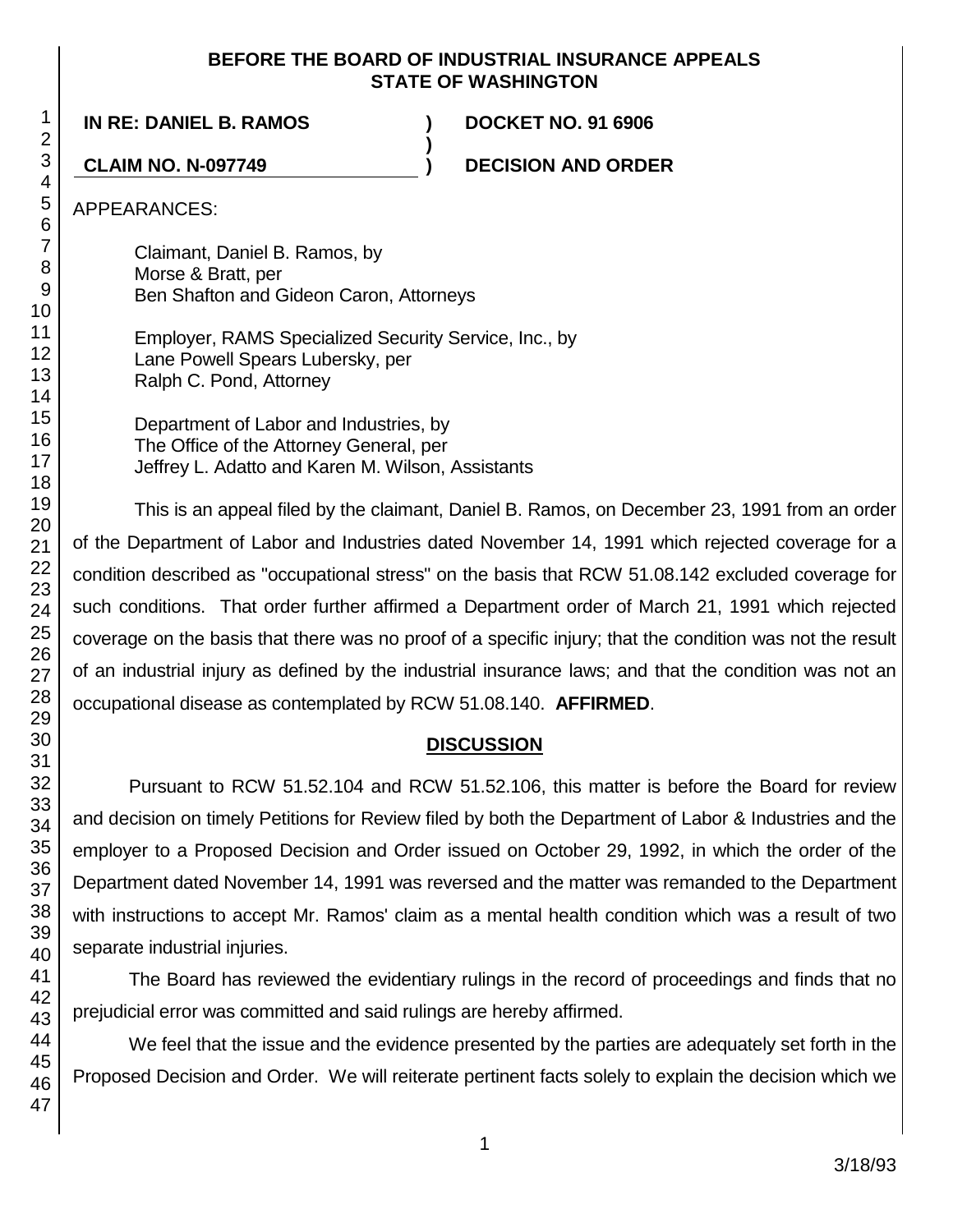here reach. We have granted review because we believe that Mr. Ramos' mental condition was not the result of an industrial injury as defined by RCW 51.08.100, and it is excluded as an occupational disease pursuant to RCW 51.08.142.

Daniel Ramos was a security guard who was approximately 55 years of age at the time of his alleged industrial injury. As a security guard with RAMS Specialized Security Service, Inc., he was required to check fire equipment and boiler facilities to assure that the Bonneville Power Command Station in Vancouver, Washington, was operating properly. Among other duties, his function was to timely detect equipment malfunctions which could result in millions of dollars in property loss.

In July 1990, Mr. Ramos failed to report a CPU failure which occurred on his shift. Mr. Ramos received a corrective action counseling session from Mr. Adams, his supervisor. No further disciplinary action was contemplated as a result of this incident.

On December 17, 1990, Mr. Ramos failed to discover a malfunction in the fire alarm system. This problem was not discovered until the Fire Department arrived at the complex after being notified of a potential fire by the automated reporting function of that system. Mr. Ramos was once again counseled about his responsibilities.

On December 24, 1990, Mr. Ramos was once again required to inspect the boilers at portions of the Bonneville station. It was his duty to contact the appropriate personnel if he discovered that the boilers were not working. In his daily report for December 24, 1990, he wrote that the boiler pressure was at 0 psi. This would indicate that the boilers were off line. Nonetheless, Mr. Ramos failed to contact the appropriate personnel to fix the equipment. The boiler problem was not discovered until after Mr. Ramos was relieved by the next shift. At a later time, Mr. Ramos altered his report to coincide with his position that the boilers were operating properly. This alteration was evident to his superiors because the top copy of the report was changed but the carbon copies were still in their original state.

Mr. Ramos' employment was terminated on January 7, 1991 for his lack of attention to job duties and dishonesty. After being discharged, Mr. Ramos exhibited a major depression which worsened to the point that he was hospitalized for up to ten days in both the months of January and February 1991. Mr. Ramos became lethargic and admitted to homicidal ideations directed at his former supervisors.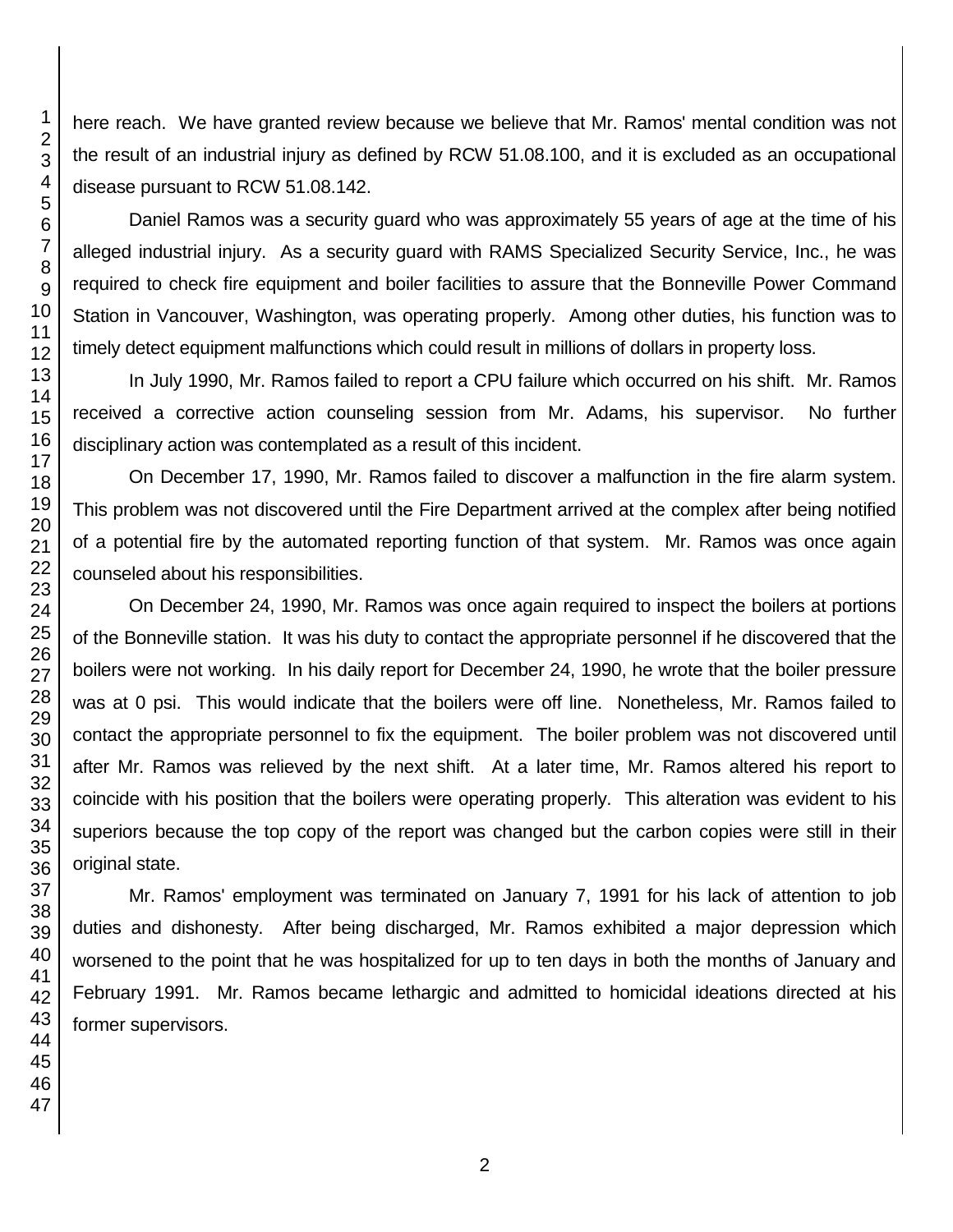### **DECISION**

Our Industrial Insurance Act covers both industrial injuries and occupational diseases which occur as a proximate result of performing work duties. When on-the-job stress is the cause of a mental condition or mental disease, the resultant condition is not an occupational disease pursuant to RCW 51.08.142. However, mental conditions may be compensable if they are the result of industrial injuries. WAC 296-14-300(2). After reviewing the sequence of events, we are convinced that Mr. Ramos' mental health condition was not the result of an industrial injury as contemplated by RCW 51.08.100.

Mr. Ramos does assert that his termination from employment should be construed as an industrial "injury" and the cause of his mental health condition. He did not produce any evidence to persuade us that the dismissal interview or the events leading to the dismissal were traumatic in nature. When Mr. Ramos was fired, he was presented with a letter which was an all-inclusive recitation of the reasons for his termination. Nothing was discussed at that meeting because the letter was considered to address all of the issues the employer desired to communicate to Mr. Ramos. The discharge interview was nothing more than announcing the inevitable result of his failure to perform his work duties. This may have been upsetting to Mr. Ramos, but it cannot be construed as a sudden tangible happening of a traumatic nature, as contemplated by RCW 51.08.100. Mr. Ramos had been counseled previously regarding failures to perform his duties. He was aware that the most recent problem involving the failure to report the boiler problem would lead to further, and perhaps, more serious discipline. He attempted to falsify his report to stave off these consequences. To be sure Mr. Ramos was anxious about these events, but the actual dismissal was, if anything, anticlimactic and void of any traumatic impact either physically or mentally.

Further, the events leading up to his termination occurred over a six-month period, commencing with his failure to perform his job duties in July, 1990. Again, a worker's mental reaction to failed job performances and disciplinary actions related to such failures over such a period of time does not establish the suddenness or trauma sufficient to meet the requirements of an industrial injury.

After consideration of the Proposed Decision and Order, the Petitions for Review filed thereto, the claimant's Reply to Petitions for Review, and a careful review of the entire record before us, we are persuaded that Mr. Ramos neither suffered from an industrial injury as contemplated by RCW 51.08.100, nor an occupational disease in view of the prohibition of coverage by RCW 51.08.142.

We hereby make the following Findings of Fact and Conclusions of Law: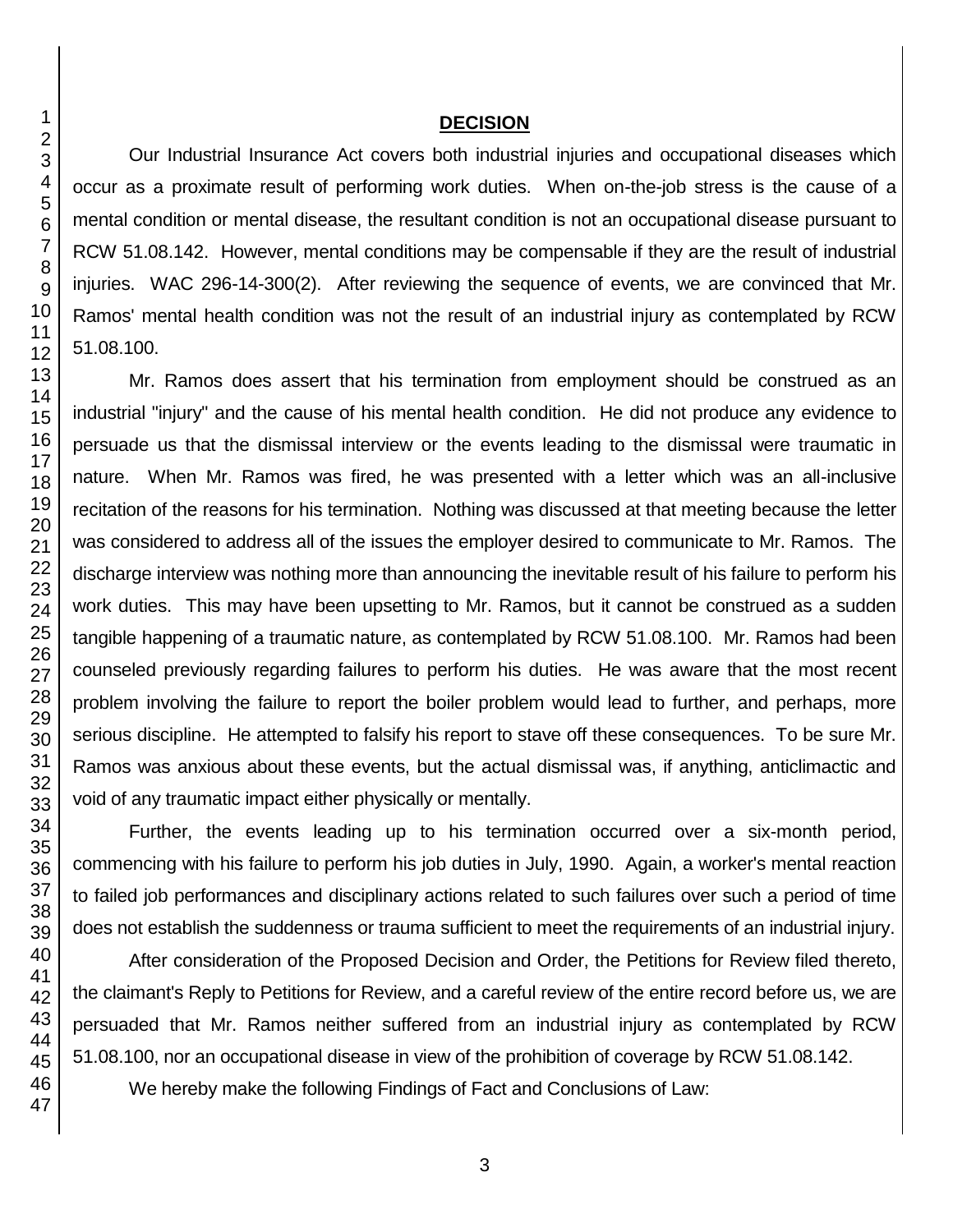## **FINDINGS OF FACT**

1. On March 18, 1991, the Department of Labor and Industries received Daniel Ramos' application for benefits for anxiety and depression that Mr. Ramos alleged was the result of an injury sustained during the course of his employment with Rams Specialized Security Services, Inc.

On March 21, 1991, the Department issued an order rejecting Mr. Ramos' claim for the reasons that there was no proof of a specific injury at a definite time and place in the course of employment; that his condition was not the result of an industrial injury as defined by the industrial insurance laws; and, that his condition was not the result of an occupational disease as defined by RCW 51.08.140. On April 9, 1991, the Department received Mr. Ramos' protest and request that it reconsider its March 21, 1991 order.

On November 14, 1991, the Department issued an order affirming its March 21, 1991 order, and additionally rejecting Mr. Ramos' claim for occupational stress as being excluded under RCW 51.08.142. On December 23, 1991, the Board of Industrial Insurance Appeals received Mr. Ramos' notice of appeal from the Department's November 14, 1991 order.

- 2. In 1990, Daniel Ramos worked for RAMS Specialized Security, Inc. as a security guard. Since June 1990 Mr. Ramos suffered a mild to moderate depression. This mental health disorder affected Mr. Ramos' ability to concentrate.
- 3. In July 1990 Mr. Ramos failed to perform his security duties when he did not notice that there was a CPU failure at the Bonneville Power Station in Vancouver, Washington. He was subjected to a corrective action counseling session with his supervisor. On December 17, 1990 Mr. Ramos failed to perform his security duties when he did not detect a problem with the fire alarm system at the Bonneville Power Plant in Vancouver, Washington. He once again received supervisory counseling about his job responsibilities. Mr. Ramos further neglected his job duties when he failed to take proper action on December 24, 1990 when the boiler system was inoperable, for which he was suspended from duty. Mr. Ramos falsified his report to his employer concerning the operation of that boiler system. His employment was terminated on January 7, 1991 for lack of attention to job duties and dishonesty.
- 4. The events leading up to Mr. Ramos' termination and the termination itself were not sudden happenings of a traumatic nature which produced or aggravated Mr. Ramos' underlying mental health condition. From their inception, Mr. Ramos was cognizant that his falsification of documents and poor work performance would lead to termination.
- 1 2 3 4 5 6 7 8 9 10 11 12 13 14 15 16 17 18 19 20 21 22 23 24 25 26 27 28 29 30 31 32 33 34 35 36 37 38 39 40 41 42 43 44 45 46 47